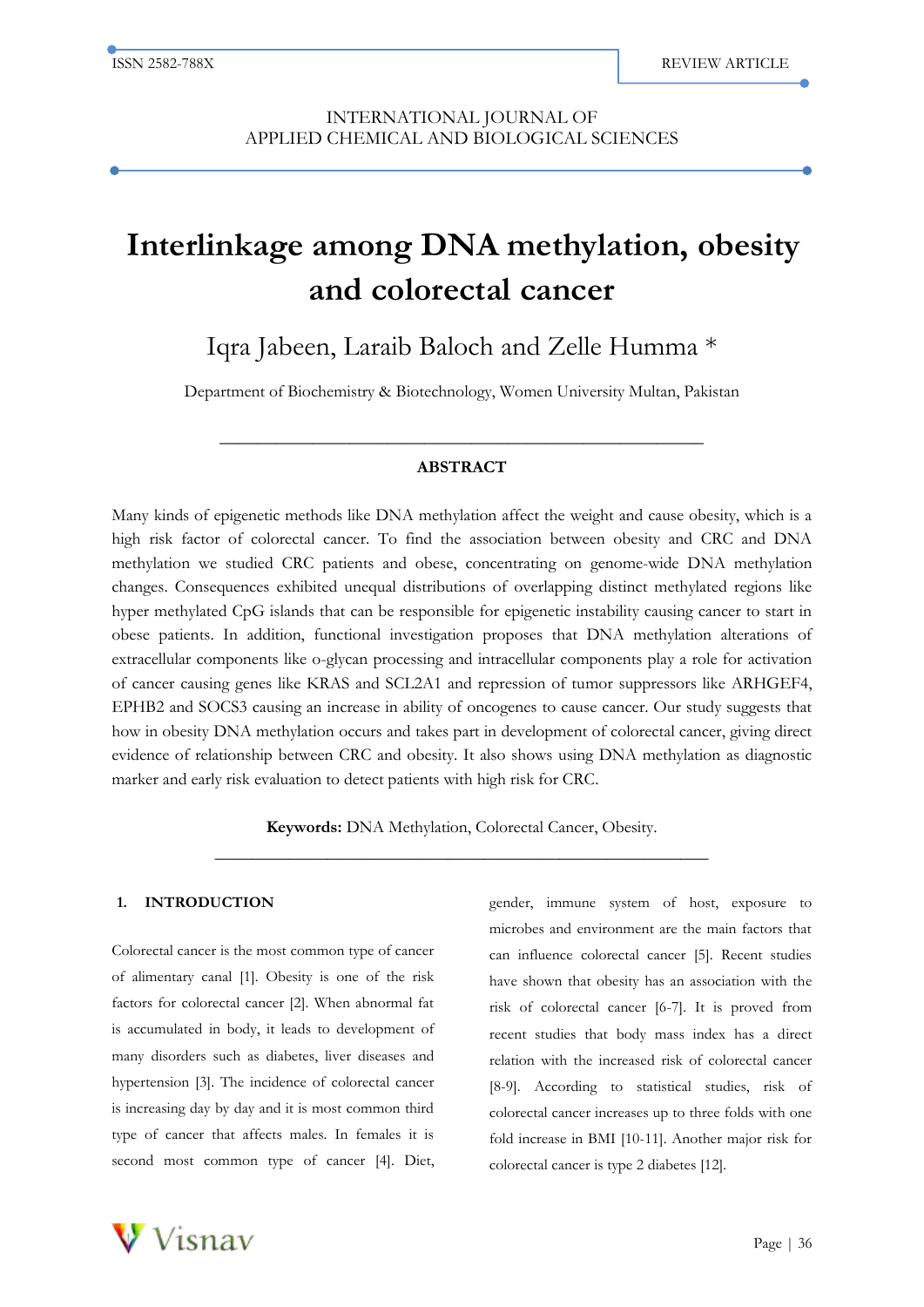In particular, CRC-related mortality is expanding quickly in some low and center pay nations. Moreover, the rate of CRC is anticipated to keep on expanding, particularly in creating areas because of changing socioeconomics and maturing populaces. When looking at the CRC rate rates somewhere in the range of 1988 and 2007 of every eight areas around the world, it is clear that this increment is wonderful in both creating and created nations besides in America [13-14].

# **2. OBESITY & COLORECTAL CANCER**

According to Rudolf Virchow there is a link between colorectal cancer and inflammation [15]. People with inflammatory diseases are at more risk for developing colorectal cancer [16]. Obese patients have adipose tissues that are chronically impaired and release inflammatory mediators that contribute to tumor growth [17]. Among all contemplated epigenetic biomarkers, DNA methylation is the most often inspected in different malignancies, counting Colorectal cancer [18]

Obesity is identified with energy unevenness and metabolic dysfunction. Administrative related protein of mTOR (RPTOR) is engaged with the control of mTORC1 action, which assumes a significant part in lipogenesis and in directing the endothelial cell multiplication [19-20].

In spite of the solid epidemiological information on the association among corpulence and the expanded danger of CRC, fundamental systems interfacing corpulence to CRC pre-fundamental is unclear. Corpulence and metabolic condition are interrelated conditions that share a few pathophysiological components that seem to go with each other. Hence, the significance of obesity in essence as an free supporter of cardiometabolic messes, irrespective of weight actuated metabolic unsettling influences, is still questionable. A subset of corpulent people doesn't display corpulence related metabolic disturbances like insulin obstruction, hyperglycemia, dyslipidemia, and high blood pressure (BP), regardless of inordinate muscle to fat ratio accumulation. This populace is alluded to as having MHO). Thus far, significant proof has shown that patients with MHO have a lower mortality and lower danger of CVD than those with "metabolically unfortunate obesity (MUO)," and they don't have a higher danger of CVD than those with typical weight [21].

Many cohort studies [22-23] and case control studies [24] have shown a direct link of obesity and colon cancer risk. A case control study in Canada showed that there is 60 percent higher risk of colorectal cancer in men who gain 21kg weight after the age of 20 years than those who gain only 1 to 5 kg weight [25].

The prognostic estimation of MHO faces a considerable test, and the worth may depend on the pre-owned wellbeing outcomes. Studies have detailed clashing outcomes regarding the danger of CRC in patients with MHO; nonetheless, expanded danger of CRC has been altogether related with MUO. Hence, it is muddled whether heftiness plays a job in the improvement of CRC, autonomous of obesity related metabolic aggravations [26-27].

# **3. WEIGHT REDUCTION IN PATIENTS WITH OBESITY & COLORECTAL CANCER**

Fewer studies have shown association of weight reduction with lower risk of colorectal cancer. These studies proved that weight loss through bariatric surgery leads to 29 to 60 % reduction of cancer related mortality risk [28]

# **4. METHYLATION & COLORECTAL CANCER**

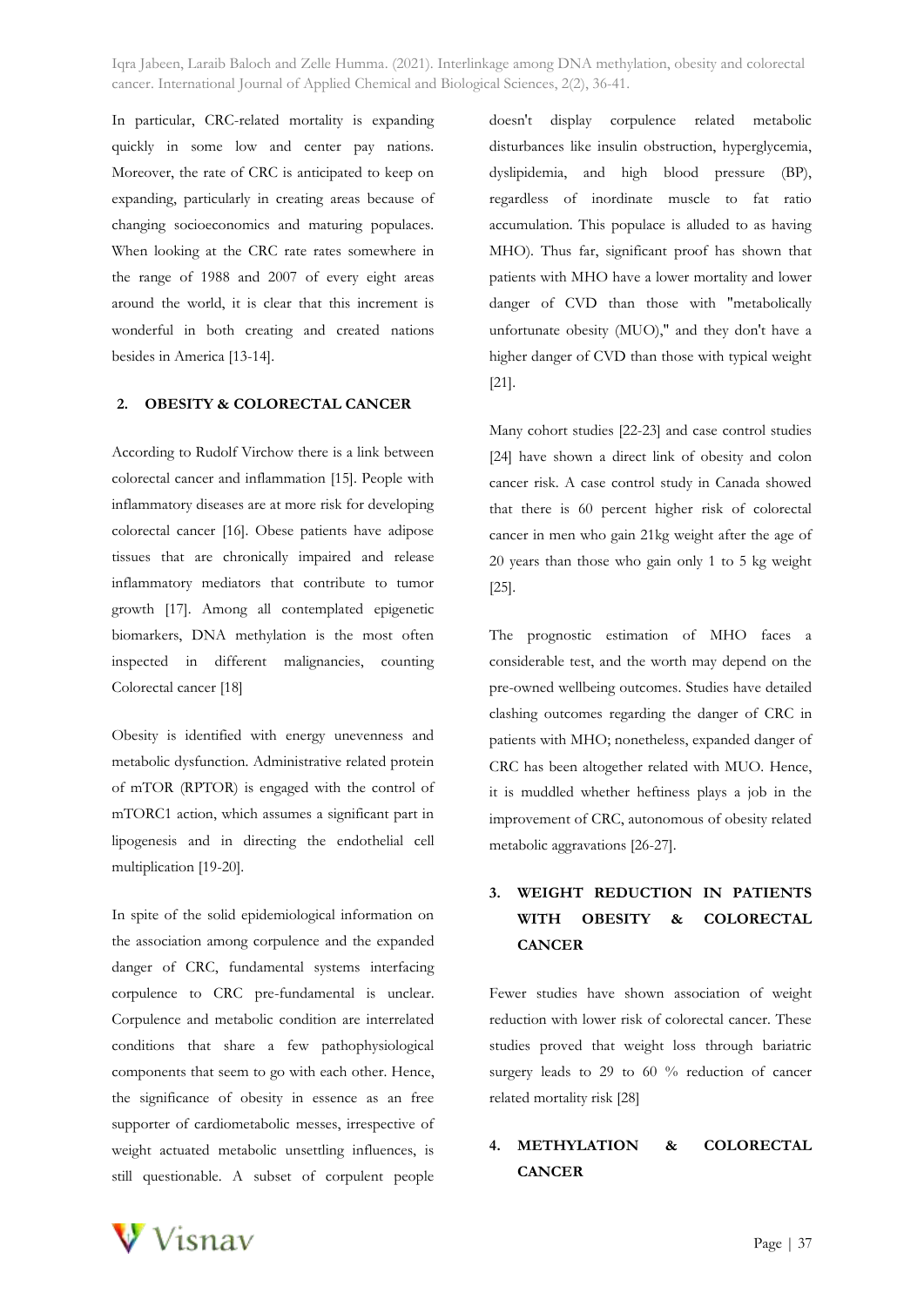Genome-wide planning of differentially methylated CpG destinations or differentially methylated locales is a significant way to uncover the effect of epigenetic modifications on inheritable phenotypic variety in both weight and CRC and to comprehend their relationship [29]. As of now, a huge effort is aimed at giving better knowledge into tissue-specific epigenetic variations and their parts in illness advancement [30].

CRC stays the subsequent driving reason for disease related passing in the United States. The 5-year relative endurance rate for beginning phase CRC is 90%; for cutting edge stage IV CRC, the rate drops to about 11%. Be that as it may, just around 4 out of 10 CRCs are found at the early stages, in part because of the helpless patient acknowledgment or potentially affectability of accessible screening modalities [31]. Blood-based DNA methylation has incredible potential as an early, precise, non-intrusive biomarker for hazard assessment and early discovery to improve the endurance rate for CRC patients. Stoutness is a complex jumble that adds to numerous human infections [32].

Being obese is viewed as a significant danger factor for some malignant growths, specifically colorectal cancer. Epidemiological information proposes that obesity is related with a 1.2–2.0 crease expanded risk of colorectal cancer [33]. Despite these facts, the nearby connection among corpulence and the danger of CRC has been proposed by an enormous number of studies [34].

# **5. POTENTIAL MECHANISM FOR ASSOCIATION BETWEEN OBESITY AND COLORECTAL CANCER**

## 5.1. *Elevated levels of insulin*:

Weight, especially stomach corpulence is related with insulin opposition, a state when insulin is less viable

than ordinary in bringing down blood glucose levels. As an outcome, more insulin is delivered to the blood, bringing about constantly expanded insulin levels, which has been conjectured to be a logical connection among corpulence and colorectal disease hazard. Insulin may increment colorectal malignancy hazard by either direct mitogenic impacts or by expanding the bioavailability of the powerful mitogen insulin-like growth factor 1 [35].

#### 5.2. *Constant inflammation*:

Inflammation has been speculated to play a significant job in carcinogenesis, especially for colorectal disease [36]. This is upheld by considers which have shown that people with ongoing incendiary entrail infection have a higher danger of colorectal malignant growth contrasted with the typical populace [37].

#### 5.3. *Hypoadiponectinemia:*

Adiponectin is a hormone that is derived from adipose tissue [38]. This hormone has an inverse relation with body weight and other diseases like insulin resistance and cardiovascular diseases [39]. Studies have shown that this hormone is inversely related with cancer growth especially colorectal cancer. This hormone does so by the use of direct mechanisms for example inhibiting cancer cell growth [40] and promoting apoptosis [41]. It inhibits cancer proliferation indirectly through glucose metabolism pathways and insulin resistance [42-43]. Risk of colorectal cancer is 60 percent reduced in the individuals of highest adiponectin quantile independent of body mass index [44]**.**

## **6. FUTURE PERSPECTIVE**

A few expansive conclusions rise up out of the present status of information with regard to obesity and colorectal malignant growth. The first Is that an

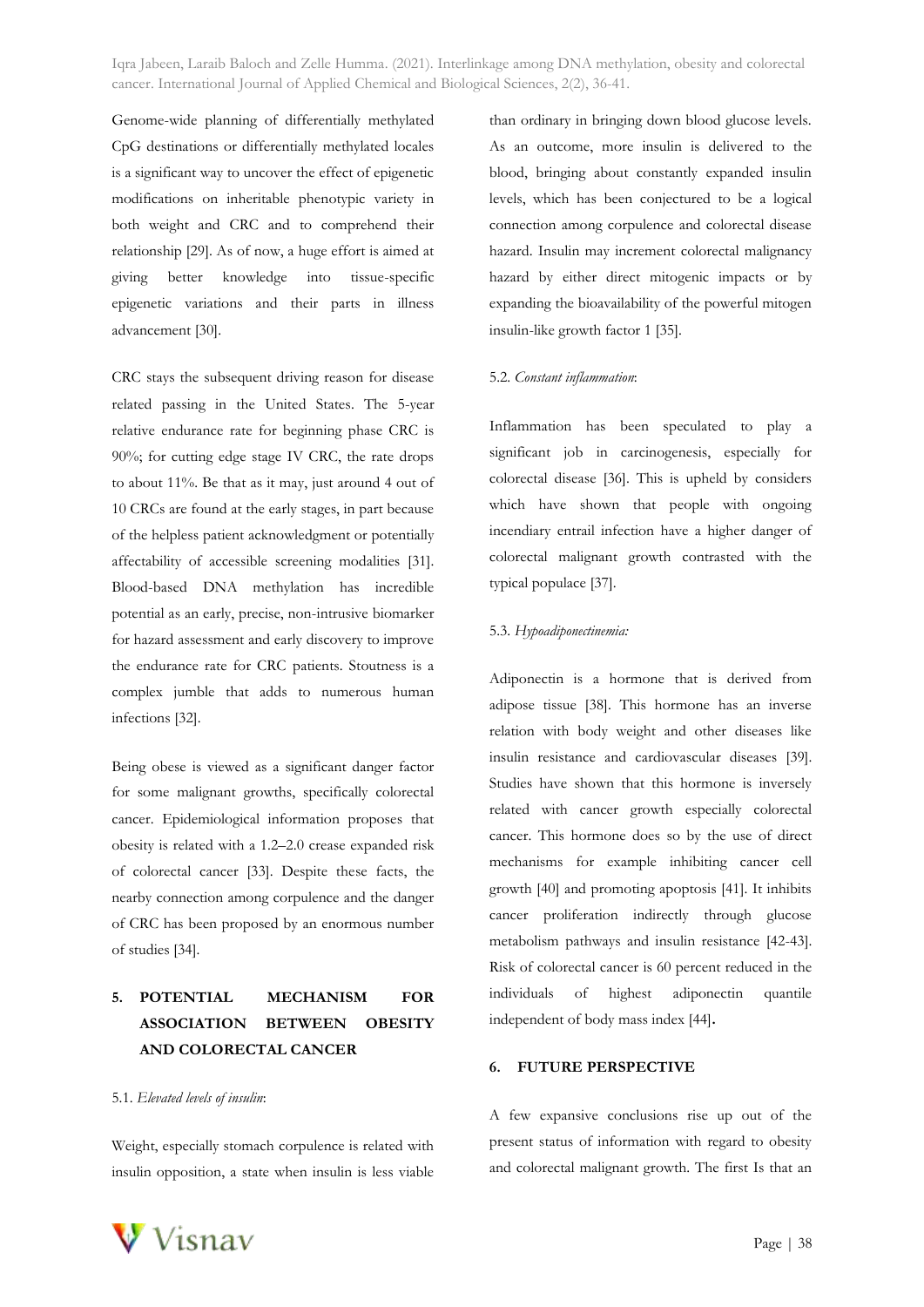assortment of individual dietary segments over which consumers have a few proportion of control do appear to impact the danger of colon malignant growth, yet to a moderately unassuming degree. Numerous of the examinations checked on here contained discoveries that suggest that huge danger factors for colon disease do not have any significant bearing to rectal disease; this overall perception is by all accounts affirmed by the couple of studies that have tended to the issue straightforwardly.

## **7. CONCLUSION**

Our investigation illustrates how DNA methylation changes in corpulence add to CRC advancement, giving direct proof of a relationship among obesity, DNA methylation and CRC. It additionally uncovers the symptomatic capability of utilizing DNA methylation as an early danger assessment to identify patients with high danger for CRC.

## **8. ACKNOWLEDGEMENT**

NA.

#### **9. CONFLICT OF INTEREST**

The authors have declared that there is no conflict of interest.

#### **10. SOURCE/S OF FUNDING**

No source of funding.

#### **11. REFERENCES**

- 1. Toms J. CancerStats Monograph. London: Cancer Research UK, 2004.
- 2. Bardou, M., Barkun, A. N., & Martel, M. (2013). Obesity and colorectal cancer. *Gut*, **62***(6)*, 933-947.
- 3. Kuipers EJ, Grady WM, Lieberman D, Seufferlein T, Sung JJ, Boelens PG, …(2015). Colorectal cancer. *Nat Rev Dis Primers* 1:15065.
- 4. Siegel, R. L., Miller, K. D., & Jemal, A. (2019). Cancer statistics, 2019. *CA: a cancer journal for clinicians*, **69***(1)*, 7-34.
- 5. O'keefe, S. J. (2016). Diet, microorganisms and their metabolites, and colon cancer. *Nature reviews Gastroenterology & hepatology*, **13**(*12*), 691.
- 6. Parekh, N., Chandran, U., & Bandera, E. V. (2012). Obesity in cancer survival. *Annual review of nutrition*, **32**, 311-342.
- 7. Park, J., Euhus, D. M., & Scherer, P. E. (2011). Paracrine and endocrine effects of adipose tissue on cancer development and progression. *Endocrine reviews*, **32**(*4*), 550-570.
- Larsson, S. C., & Wolk, A. (2007). Obesity and colon and rectal cancer risk: a meta-analysis of prospective studies. *The American journal of clinical nutrition*, **86**(*3*), 556-565.
- 9. Moghaddam, A. A., Woodward, M., & Huxley, R. (2007). Obesity and risk of colorectal cancer: a meta-analysis of 31 studies with 70,000 events. *Cancer Epidemiology and Prevention Biomarkers*, **16**(*12*), 2533-2547.
- 10. Giovannucci, E., & Michaud, D. (2007). The role of obesity and related metabolic disturbances in cancers of the colon, prostate, and pancreas. *Gastroenterology*, **132**(*6*), 2208- 2225..
- 11. Sung, M. K., Yeon, J. Y., Park, S. Y., Park, J. H. Y., & Choi, M. S. (2011). Obesity‐ induced metabolic stresses in breast and colon cancer. *Annals of the New York Academy of Sciences*, **1229**(*1*), 61-68.
- 12. Eddi, R., Karki, A., Shah, A., DeBari, V. A., & DePasquale, J. R. (2012). Association of type 2 diabetes and colon adenomas. *Journal of gastrointestinal cancer*, **43**(*1*), 87-92.
- 13. Arnold, M., Sierra, M. S., Laversanne, M., Soerjomataram, I., Jemal, A., & Bray, F. (2017).

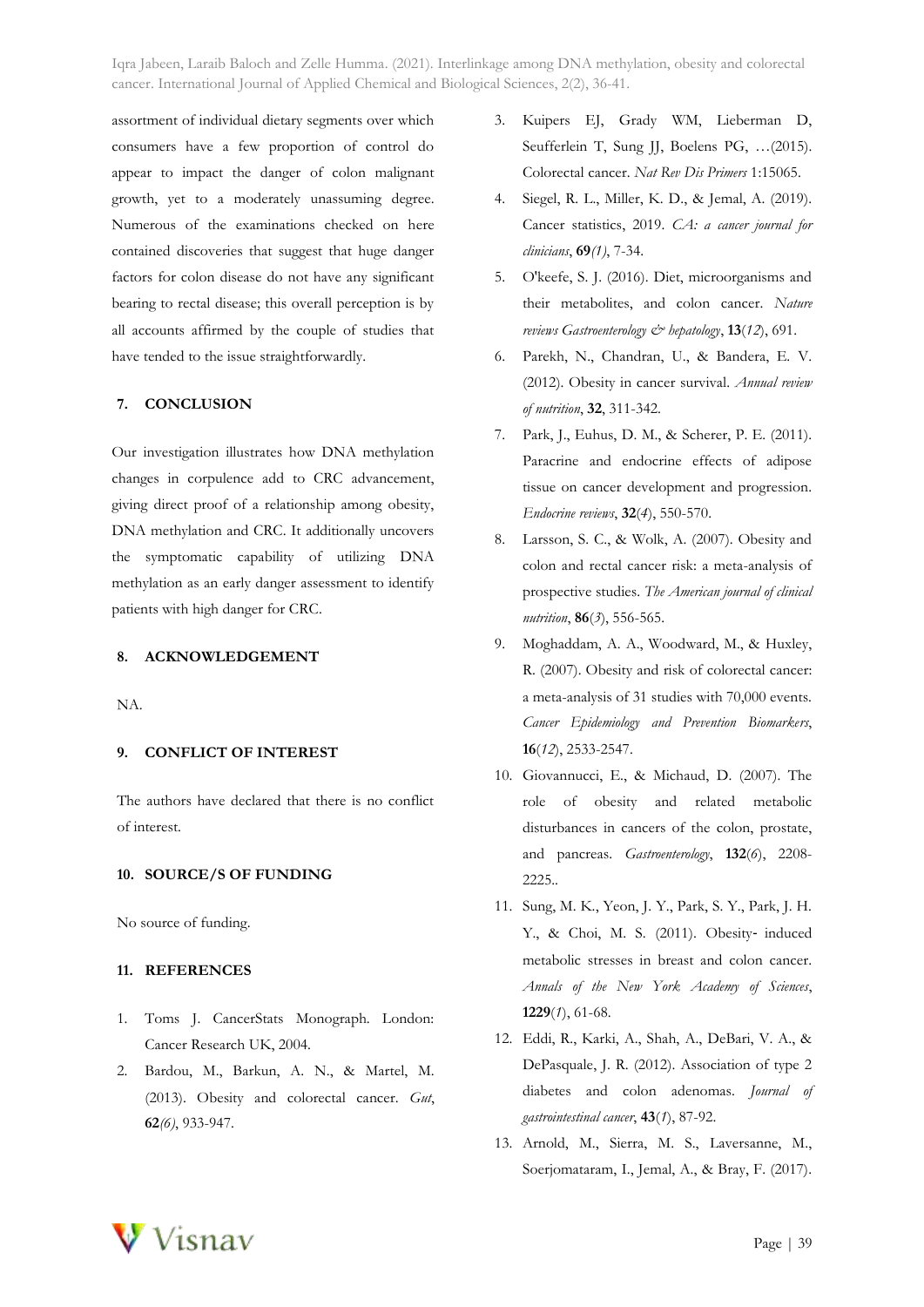Global patterns and trends in colorectal cancer incidence and mortality. *Gut*, **66**(*4*), 683-691.

- 14. Tsoi, K. K., Hirai, H. W., Chan, F. C., Griffiths, S., & Sung, J. J. (2017). Predicted increases in incidence of colorectal cancer in developed and developing regions, in association with ageing populations. *Clinical Gastroenterology and Hepatology*, **15**(*6*), 892-900.
- 15. Balkwill, F., & Mantovani, A. (2001). Inflammation and cancer: back to Virchow?. *The lancet*, **357**(*9255*), 539-545.
- 16. Balkwill, F., Charles, K. A., & Mantovani, A. (2005). Smoldering and polarized inflammation in the initiation and promotion of malignant disease. *Cancer cell*, **7**(*3*), 211-217.
- 17. Iyengar, N. M., Gucalp, A., Dannenberg, A. J., & Hudis, C. A. (2016). Obesity and cancer mechanisms: tumor microenvironment and inflammation. *Journal of clinical oncology*, **34**(*35*), 4270.
- 18. Okugawa, Y., Grady, W. M., & Goel, A. (2015). Epigenetic alterations in colorectal cancer: emerging biomarkers. *Gastroenterology*, **149**(*5*), 1204-1225.
- 19. Hill, J. O., Wyatt, H. R., & Peters, J. C. (2012). Energy balance and obesity. *Circulation*, **126**(*1*), 126-132.
- 20. Jung, U. J., & Choi, M. S. (2014). Obesity and its metabolic complications: the role of adipokines and the relationship between obesity, inflammation, insulin resistance, dyslipidemia and nonalcoholic fatty liver disease. *International journal of molecular sciences*, **15**(*4*), 6184-6223.
- 21. Bardou, M., Barkun, A. N., & Martel, M. (2013). Obesity and colorectal cancer. *Gut*, **62**(*6*), 933-947.
- 22. James, P. T., Rigby, N., Leach, R., & International Obesity Task Force. (2004). The obesity epidemic, metabolic syndrome and

future prevention strategies. *European Journal of Preventive Cardiology*, **11**(*1*), 3-8.

- 23. Nomura, A., Heilbrun, L. K., & Stemmermann, G. N. (1985). Body mass index as a predictor of cancer in men. *Journal of the National Cancer Institute,* **74**(*2*), 319-323.
- 24. Thygesen, L. C., Grønbæk, M., Johansen, C., Fuchs, C. S., Willett, W. C., & Giovannucci, E. (2008). Prospective weight change and colon cancer risk in male US health professionals. *International journal of cancer*, **123**(*5*), 1160-1165.
- 25. Kono, S., Handa, K., Hayabuchi, H., Kiyohara, C., Inoue, H., Marugame, T., ... & Koga, H. (1999). Obesity, weight gain and risk of colon adenomas in Japanese men. *Japanese Journal of Cancer Research*, **90**(*8*), 805-811.
- 26. Campbell, P. T., Cotterchio, M., Dicks, E., Parfrey, P., Gallinger, S., & McLaughlin, J. R. (2007). Excess body weight and colorectal cancer risk in Canada: associations in subgroups of clinically defined familial risk of cancer. *Cancer Epidemiology and Prevention Biomarkers*, **16**(*9*), 1735-1744.
- 27. Hinnouho, G. M., Czernichow, S., Dugravot, A., Nabi, H., Brunner, E. J., Kivimaki, M., & Singh-Manoux, A. (2015). Metabolically healthy obesity and the risk of cardiovascular disease and type 2 diabetes: the Whitehall II cohort study. *European heart journal*, **36**(*9*), 551-559.
- 28. Jung, C. H., Lee, W. J., & Song, K. H. (2017). Metabolically healthy obesity: a friend or foe?. *The Korean journal of internal medicine*, **32**(*4*), 611.
- 29. Sjöström, L., Narbro, K., Sjöström, C. D., Karason, K., Larsson, B., Wedel, H., ... & Carlsson, L. M. (2007). Effects of bariatric surgery on mortality in Swedish obese subjects. *New England journal of medicine*, **357**(*8*), 741-752.
- 30. Kuchiba, A., Iwasaki, M., Ono, H., Kasuga, Y., Yokoyama, S., Onuma, H., ... & Yoshida, T. (2014). Global methylation levels in peripheral blood leukocyte DNA by LUMA and breast